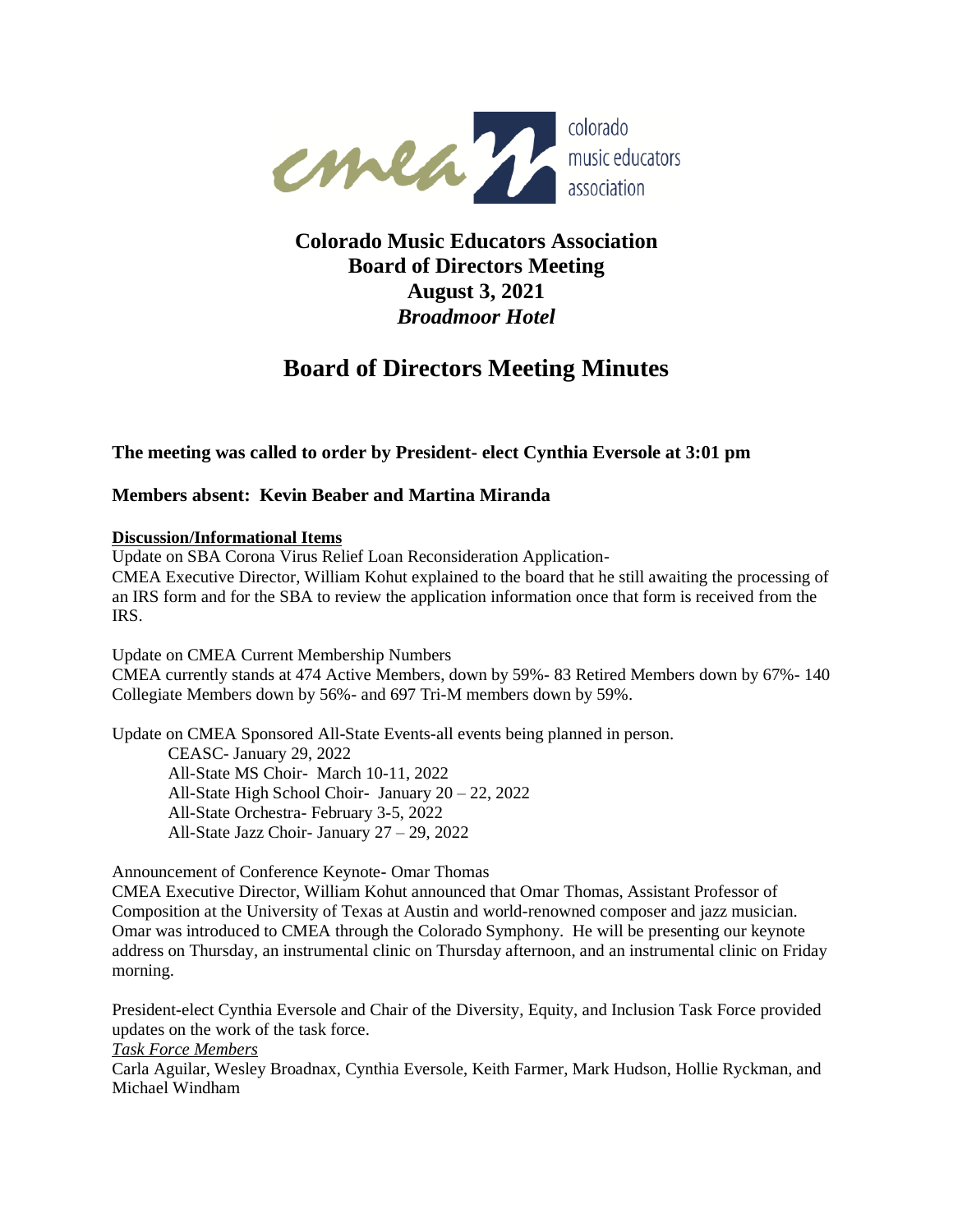#### *Happenings*

• CMEA Donate Button potential is up and available on the website. The long-range goal is that this donate button can identify funds to use for students with financial need that wish to audition for all state ensembles (after CMEA has been able to recover its finances following the COVID Pandemic).

• Cooperative work with the Colorado Symphony Orchestra Education Director, Jesse Martinez an[d Take Note Colorado.](https://takenotecolorado.org/) The CSO desires to work with CMEA as they identify regions/populations of our state that can benefit from access to master classes, private lessons etc. Thus, this project would support increased involvement from rural communities/access/financial need in All-State/regional ensembles throughout Colorado. The CSO is also willing to support CMEA with their connections to diverse presenters, conductors, genres, and key notes. The CSO is currently supporting our pursuit of Omar Thomas as a keynote speaker for the 2022 CMEA Clinic/Conference.

• [Maryland MEA Summer Virtual Conference -](https://www.mmea-maryland.org/2021-july-virtual-conference-general-information) Making Equity Actionable on July 13-15, 2021

#### *Conversations*

• [2021 Clinic/Conference evaluation statements](https://drive.google.com/file/d/1pCuNRtJxFJ2u064IMlm3CpYUHEOrvfR8/view?usp=sharing) Powerful statements that give us a strong vision for next year, 2022. We will need sessions that address DEIA and music education through various tiers of experience.

We recommend that CMEA should have an agreement with presenters that states our expectation that the presentation will honor all people and marginalized populations. [Full language in this statement](https://docs.google.com/document/d/1LYVxTR0QR6SdbA81-bTbqmYBzRMbTNyl-BGu3ak3iTg/edit?usp=sharing)  [and prompt in the CMEA Proposal Submissions can be found here.](https://docs.google.com/document/d/1LYVxTR0QR6SdbA81-bTbqmYBzRMbTNyl-BGu3ak3iTg/edit?usp=sharing) *"By signing below, you affirm that the language and content in your session will promote Diversity, Equity, Inclusion and equal Access for all students through your session topic whenever applicable. \**

*Sign with your full name below to indicate that you understand this expectation and agree to uphold these principles in your presentation."*

• **Clinic/Conference 2022:** Potential Keynote Speakers to consider in coming years: Valerie Coleman (flute & composition), Dr. Anthony Tracek, Omar Thomas

• **Conference Performance Application Process 2022** - a conversation with our council chairs to draw consensus. The following recommendations are made:

**Consolidate** to one form. We do not need to separate the forms into councils/community groups for performance submissions anymore. The Google Form -> Spreadsheet will do that if we are submitting virtually.

Design the application process to **include** the following (inspired by the [ASTA website\)](https://www.astastrings.org/NationalConference/2021_Call_for_Proposals.aspx):

- Story of the ensemble
- What does this ensemble bring to the table of CMEA and its members that makes it unique?
- When was the last time you brought an ensemble to perform at CMEA?
- **•** When was the last time your school brought an ensemble to perform at CMEA?
- Who is your targeted audience?

Are you interested in performing as a "Listen and Learn" presentation? \*Need a working definition of "listen and learn" such as a strong process, ensemble, or concept that is worth sharing with colleagues

- Recording submission
- Identify CMEA District #

School data such as public, private,  $&$  charter, Report % Free  $&$  Reduced lunch, Title 1 Status, any Rural Designation for CMEA data records… **exec board eyes only to start and not for listening committees.** \*Seek clarification from council chairs *to be uniform* across the board to ensure that there is representation by a wide variety of students across Colorado. Can we solicit representation from the different CMEA districts?

Plan for rubric design needed before publication/adjudication - No rubric discussion at this time. The vision for this shift becomes a multi-year shift of conversations and experiences.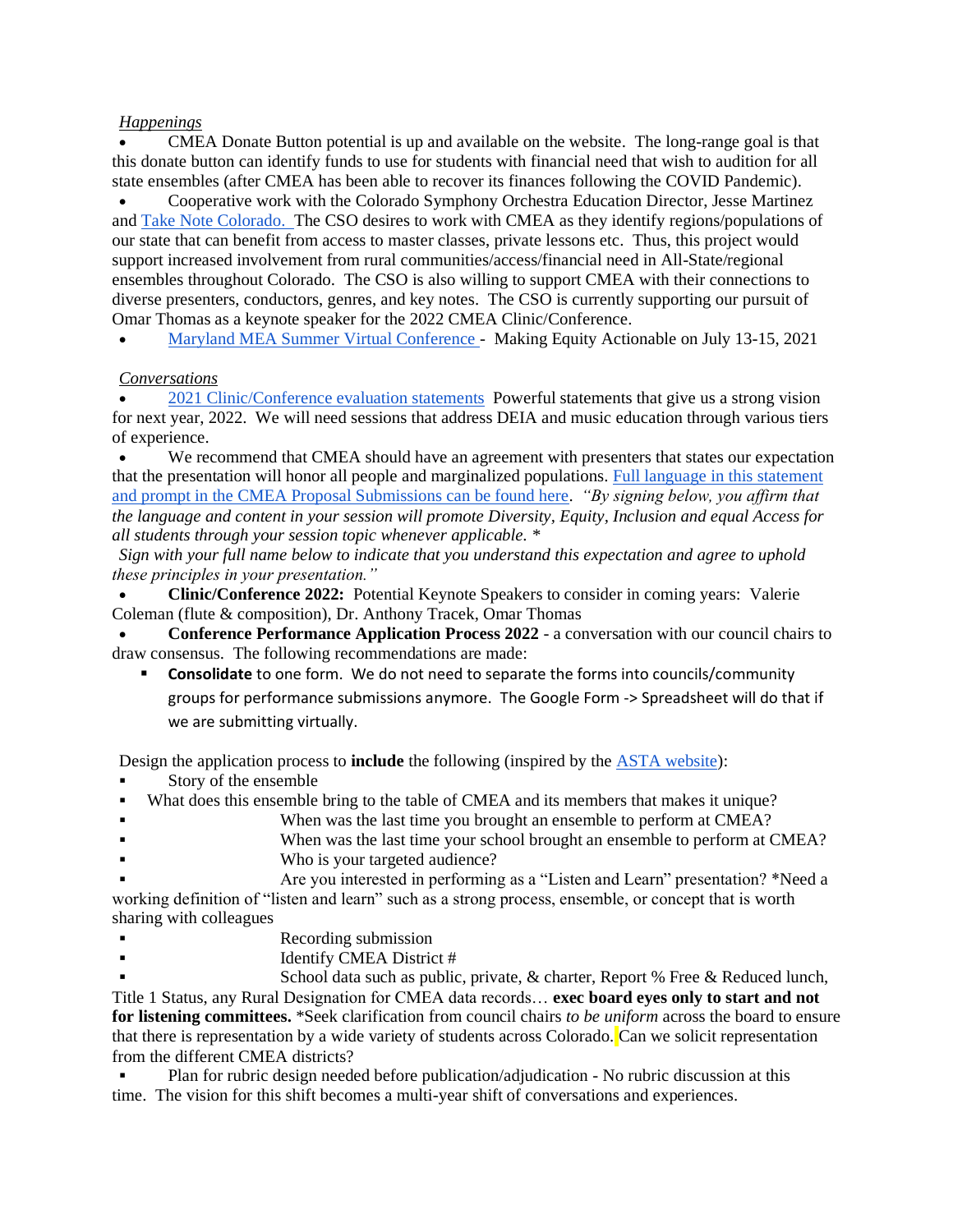*Future Conversations*

- Is it time to re-district CMEA?
- Potential summer webinar credit subjects/presenters?
- Marketing resources via our CMEA social media? [Example](https://www.composerdiversity.com/)
- Partnerships with peer music ed associations/organizations for DEIA

(Carla & Hollie per 10/25/20) CBA, ASTA, ACDA, ROCKE, RMC-AOSA, Collegiate NAfME,

MTNA, youth music organizations to collaborate

President-elect Cynthia Eversole discussed the 2022 Election process- Election for President-elect and council representatives in even numbered districts will occur in January 2022. Cynthia reminded everyone to do as much outreach as possible to find representation in rural areas.

CMEA Executive Director, William Kohut reminded chairs to email him updates for the council pages on the CMEA website- these will all be updated mid-August.

#### **Old Business**

The CMEA Executive Committee proposes that the CMEA Board of Directors approve the June 2021 CMEA Board Meeting Minutes as submitted.

*Moved: Cynthia Eversole Second: Cathy Keller Motion Carried*

#### **New Business**

The CMEA Executive Committee proposes that the CMEA Board of Directors approve the July 31, 2021, Financial Report as submitted. *Moved: Pete Toews Second: Tanner Oharah Motion Carried*

The CMEA Nominating Committee proposes that the CMEA Board of Directors approve the candidates to run in the 2022 election for CMEA President-elect. CMEA President-elect, Cynthia Eversole brought forward the names from the nominating committee. The board selected a slate of two candidates for the election of CMEA President-elect.

*Moved: Cathy Keller Second: Peter Toews Motion Carried*

The CMEA Executive Committee proposes that the CMEA Board of Directors approve the contract for the Colorado Convention Center in March 2022 for the All-State Middle School Choir Festival.

*Moved: Tanner Oharah Second: Cathy Keller Motion Carried*

The CMEA Executive Committee proposes that the CMEA Board of Directors approve the proposal for conference support from Creative Generation for the January 2022 CMEA Conference.

*Moved: Peter Toews Second: Cynthia Eversole Motion Carried*